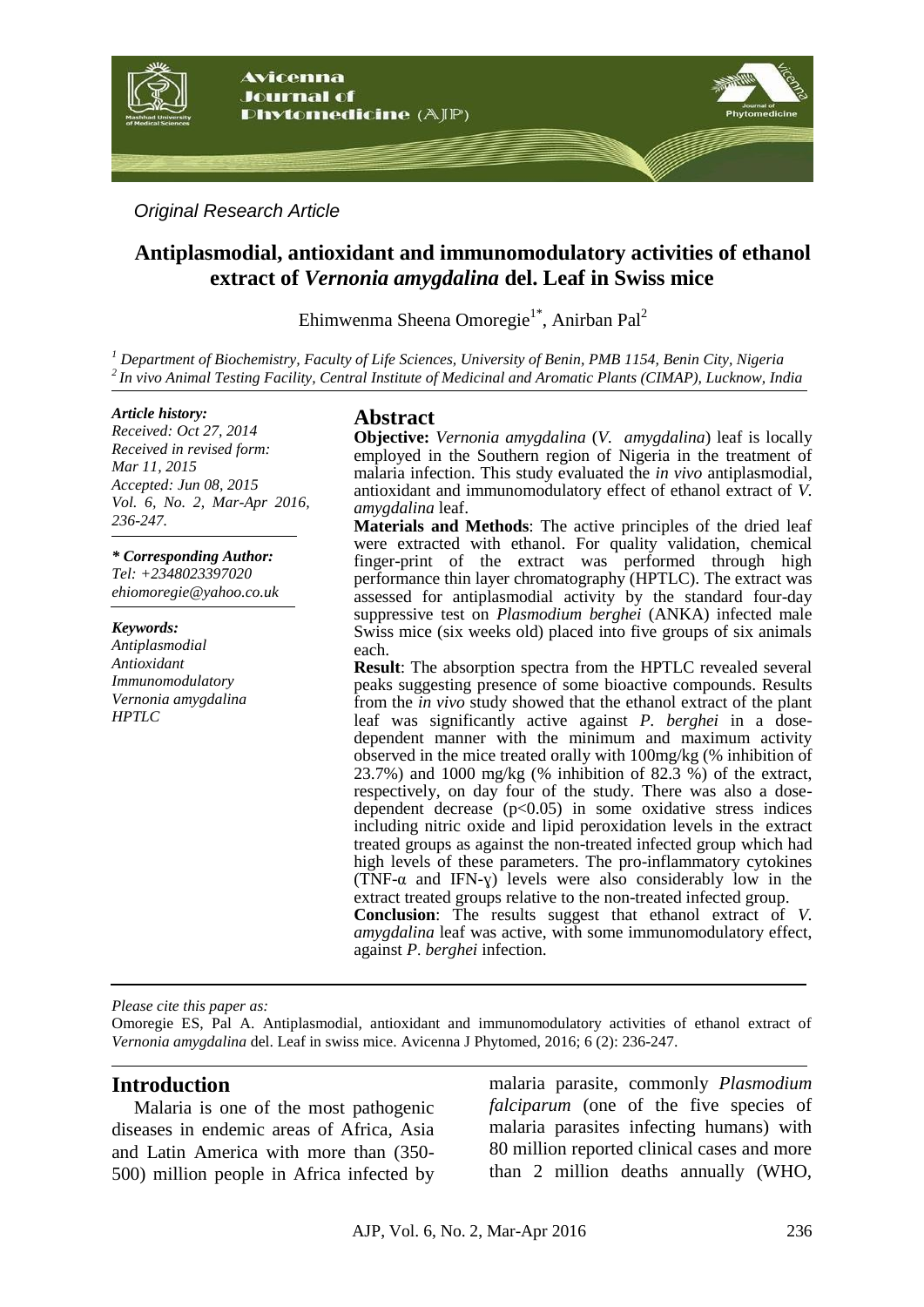2005; Adegbolagun et al., 2014). The problem is further compounded by the upsurge in the resistance strain of the parasite. Thus, the continuous search for novel and more effective antimalarial compounds especially from medicinal plants extracts is of utmost importance in view of the success of artemisinin, the active principle of an ancient Chinese herbal remedy for fevers (Trager and Jensen, 1997; Chung et al., 2009; Osamor, 2010).

The traditional method of malaria treatment is a promising source of new antimalarial compounds. In Africa, the use of indigenous plants plays an important role in the treatment of malaria by providing good sources for the detection of novel antiplasmodial compounds. The therapeutic properties ascribed to most medicinal plants have been linked to their phytochemical constituents (Wright, 2005).

*Vernonia amygdalina* (*V. amygdalina*), commonly called *bitterleaf*, *ewuro,* is an edible rainforest plant and is one of the locally used plants in the treatment of malaria infection (Erasto et al., 2007). Members of the genus are good sources of sesquiterpenes lactones which have been reported to possess numerous activities such as insect antifeedant, antifungal, cytotoxic, antitumoral and antiplasmodial (Kumari et al., 2003). The occurrences of steroidal saponins, tannins, alkaloids and flavonoids have also been reported (Akinpelu 1999; Erasto et al., 2006). Based on the myriad ethnomedicinal uses of *V. amygdalina*, the present study, therefore, evaluates the antiplasmodial, antioxidant and immunomodulatory properties of ethanol extract of *V. amygdalina* leaf in Swiss mice.

# **Materials and Methods Plant material**

*V. amygdalina* leaves were collected during the rainy season (May–June, 2013),

from a private farm located at Ugbowo Quarters, Benin City, Nigeria. The fresh leaves were authenticated by a Botanist, at the Department of Plant Biology and Biotechnology, University of Benin, Benin City, Nigeria. A voucher specimen (TK/37682) was deposited in the herbarium of the same department.

# **Preparation of ethanol extract**

*V. amygdalina* leaves were washed, airdried, macerated and then extracted with ethanol at room temperature for 72 hours with stirring at intervals. The extracts obtained were concentrated to dryness at  $40^{\circ}$ C using a rotary evaporator under reduced pressure (Ayoola et al., 2008). The dried extracts were weighed and then stored at  $4^{\circ}$ C for subsequent analyses.

# **HP-TLC chemical finger-printing of plant extract**

100mg of the plant extract was dissolved in 1.0ml of methanol by means of ultra-sonication for 30 minutes, and centrifuged at 8000rpm for 10 minutes. The supernatant obtained was used for the HPTLC chemical profile with chloroform: methanol  $(9:1, v/v)$  serving as the mobile phase. Sample application plates were developed for one hour in a Camag  $10 \times$ 10 twin trough glass solvent developing chamber initially pre-saturated with the mobile phase. The plates were air-dried and scanned using a Camag TLC Scanner model 3 (with slit size  $10 \times 0.40$ mm and wavelength of 254nm) equipped with Wincats software and absorption-reflection scan mode. The calibration curve of peak area vs. concentration was thereafter prepared.

# *In vivo* **antiplasmodial activity assay**

The *in vivo* antimalarial activity of the extracts was determined by the classic four – day suppressive test against *P. berghei*, ANKA strain, in mice (Peters, 1992). Briefly, thirty six Swiss female mice (20– 22) g, in groups of six animals, were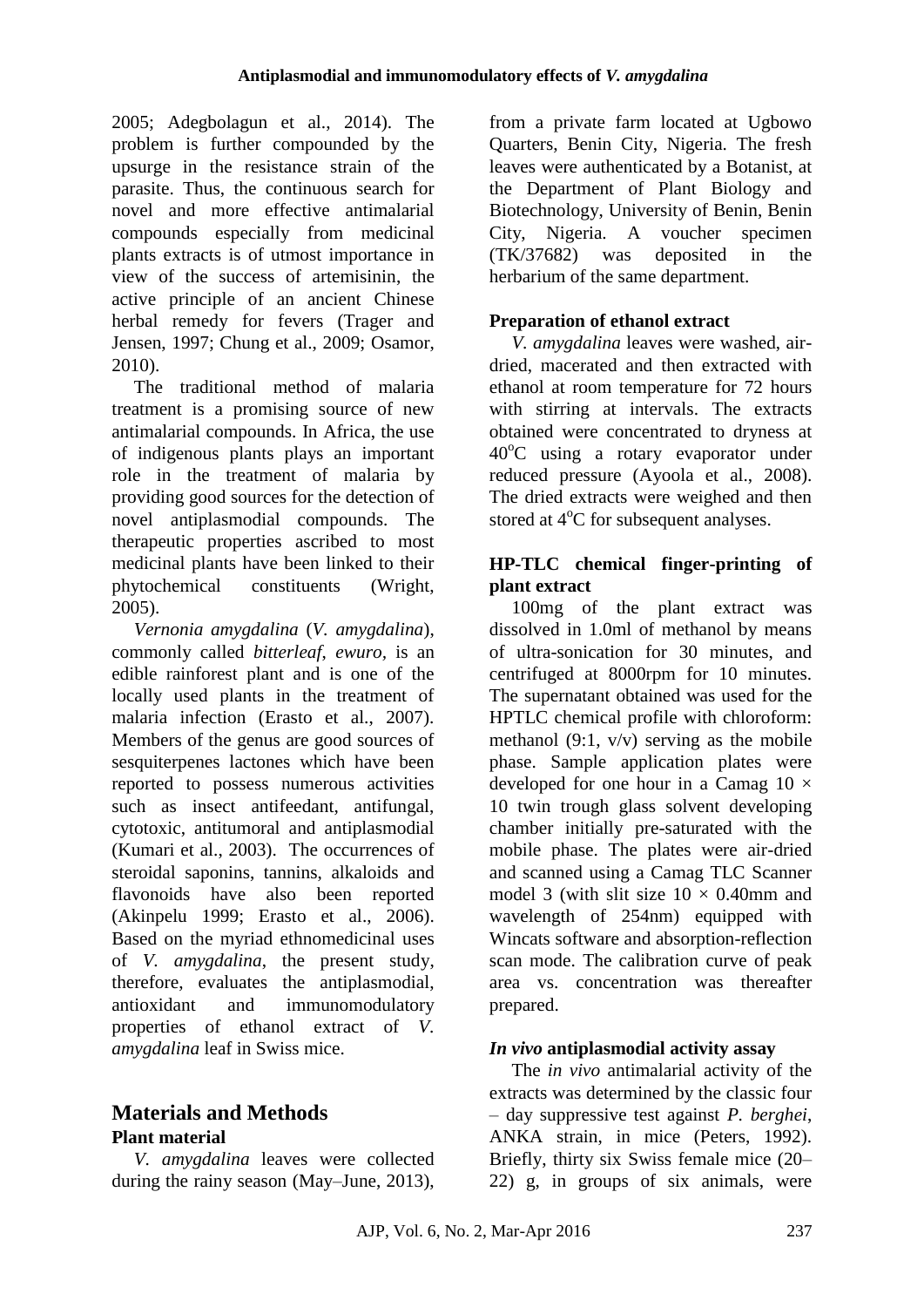inoculated with  $1 \times 10^6$  infected red blood cells intraperitoneally on day 0. After 2 hours of inoculation, the mice in groups III, IV and V were treated orally with the extracts suspended in carboxyl methyl cellulose (CMC) at different concentrations (100 mg/kg, 300 mg/kg and 1000 mg/kg body weight, respectively). While group II infected mice were treated orally with chloroquine (10 mg/kg body weight). Group I infected animals were left untreated throughout the duration of the study.

The treatment was repeated for 3 consecutive days from day 0. Blood films were taken on the fourth day (96 hours after the first dose), Giemsa stained and examined microscopically and the level of parasitaemia was determined by counting 2000 erythrocytes. The extract activity was determined by percent reduction of parasitaemia in the treated groups compared with the untreated infected mice. The  $ED_{50}$  representing 50% suppression of parasites when compared with untreated control was estimated by a non-linear dose-response curve fitting analysis (Graph Pad Prism version 6 statistical software). Crude extracts with  $ED_{50}$  values > 50 mg/kg were considered to be inactive. Death occurring before day 5 of infected and treated mice was regarded as toxic death.

All of the experimental protocol was in accordance with internationally accepted guidelines for animals use and care (EEC Directive of 1986; 86/09/EEC; National Institutes of Health Publication 85-23, revised 1985). The experiments and procedures employed in this study were also reviewed and approved by the Animal Care Ethics Committee of the University of Benin, Benin City, Nigeria.

# **Collection of blood and organs**

Animals were fasted overnight and sacrificed by cervical dislocation. Blood was collected from the heart via a syringe and the serum obtained from the whole blood was stored at  $-80^{\circ}$ C. The tissues (liver, brain, spleen and kidney) were removed at once, blotted dry, weighed and stored as before.

# **Preparation of tissue homogenate**

1g of the tissue was homogenized in 10ml of ice-cold physiological saline (0.9 %) to obtain  $10\%$  (w/y) homogenates. The resulting homogenate was centrifuged at 5,000g for 10 minutes and the supernatant obtained was used for subsequent assays.

### **Assay of lipid peroxidation**

Lipid peroxidation in the tissue homogenate was determined indirectly by estimating thiobarbituric acid reactive substances (TBARS) levels, which are indicators of membrane lipid peroxidation. The values for TBARS were reported as malondialdehyde (MDA) and quantified using a Molar extinction coefficient of 1.5  $\times$  10<sup>5</sup> M cm-1, expressed as mmole MDA g-1 of tissue (Gutteridge and Wilkins, 1982).

# **Estimation of nitric oxide**

The nitric oxide (NO) level was determined by the Griess method (Green et al., 1982) as reported by Awasthi et al., (2003). 100ul of serum / brain homogenate were mixed with 100ul Griess reagent which consists of equal volumes of 1% sulfanilamide and 0.1% naphthylethylenediamine dichloride in  $2.5\%$  H<sub>3</sub>PO<sub>4</sub> in a 96 microliter plate. Absorbance at 540nm was measured using an ELISA plate reader (Molecular Devices Emax Miroplate Reader, Downington, PA) and the concentration of NO was calculated from a standard curve.

# **Estimation of tumour necrosis factor– alpha (TNF-) and interferon–gamma (IFN-)**

Tumour Necrosis Factor – alpha (TNF-  $\alpha$ ) and Interferon–gamma (IFN- $\gamma$ ) were estimated by the use of Thermo Scientific ELISA kit for quantification of mouse TNF- $\alpha$  and IFN- $\gamma$  in serum. Absorbance was measured on an ELISA plate reader set at 450 and 550nm.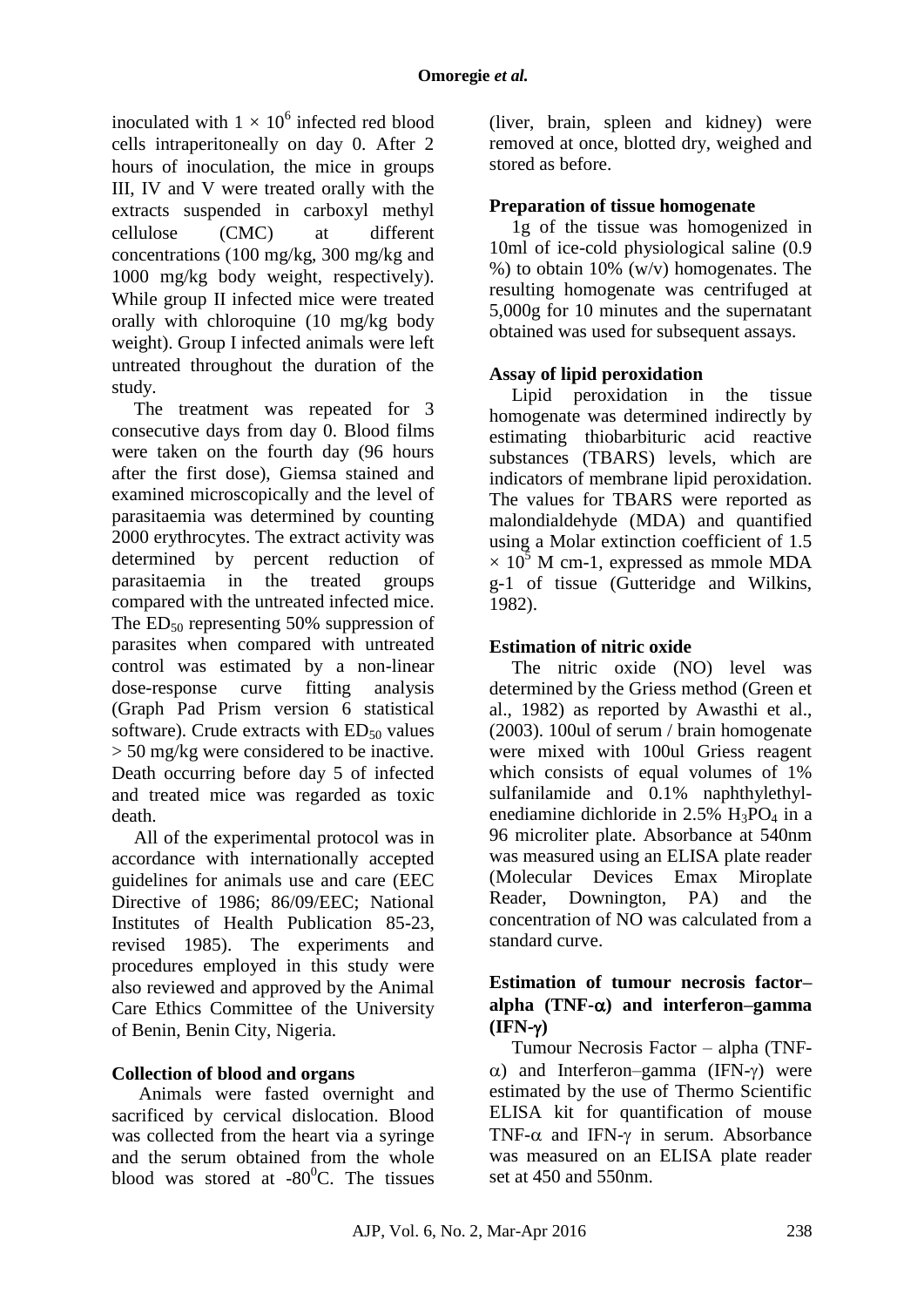### **Statistical analysis**

The data were analyzed using Graph Pad Prism version 4 software and the results were expressed as means ± standard error of mean (SEM). One-way analysis of the variance (ANOVA) was performed to check for differences between the groups mean. The significant differences between the means were compared nonparametrically by the Tukey's test. P values < 0.05 were regarded as significant.

# **Results**

Figure 1 represents the HP-TLC profile of ethanol extract of *V. amygdalina*. The HP-TLC profile revealed several peaks suggesting the presence of some bioactive compounds. Clear peaks were observed with different Rf values ranging from - 0.00 to 0.95 and percentage (%) yield of between 0.054 % to 31.88 %.



Figure 1**.** Chemical fingerprint of ethanol extract of *Vernonia amygdalina* leaf

Figure 2 shows the percentage parasitaemia level of the infected mice treated with the extract and chloroquine (CQ). The percentage (%) parasitaemia was significantly high  $(p<0.05)$  in the nontreated infected group  $(18.6 \pm 0.16\%)$  but low for the CO treated mice  $(1.8 \pm 0.03\%)$ from day 0 to 4 of the study. On the other hand, the treatment of the infected mice with various doses (100, 300 and 1000 mg/kg body weight) of the ethanol extract of *V. amygdalina* leaf resulted in a dosedependent reduction in parasitaemia level  $(14.2 \pm 0.23\%, 10.0 \pm 0.47\%, \text{ and } 3.3 \pm 1.01\%)$ 0.08%, respectively) from day 0 to 4 and then it increased from day 7 to 14 of the study. The plant extract, thus, showed moderate antimalarial activity when compared with CQ with their respective ED<sub>50</sub> of 242.5  $\pm$  4.8 mg/kg and 10.67  $\pm$ mg/kg. The mean survival times of the mice administered 100, 300, and 1000 mg/kg/day of *V. amygdalina* extract, 20mg/kg/day chloroquine, and saline (infected control) were 14.0, 18.0, 20.0, 28.0, and 8.0 days, respectively. The CQ treated mice therefore, recorded no death from day 0 to day 28 of the experiment.

Hemoglobin concentration decreased significantly  $(p<0.05)$  in the non-treated infected mice (negative control) from day 0 to day 7 of the study (Figure 3). The extract treated groups, however, showed significant increase  $(p<0.05)$  in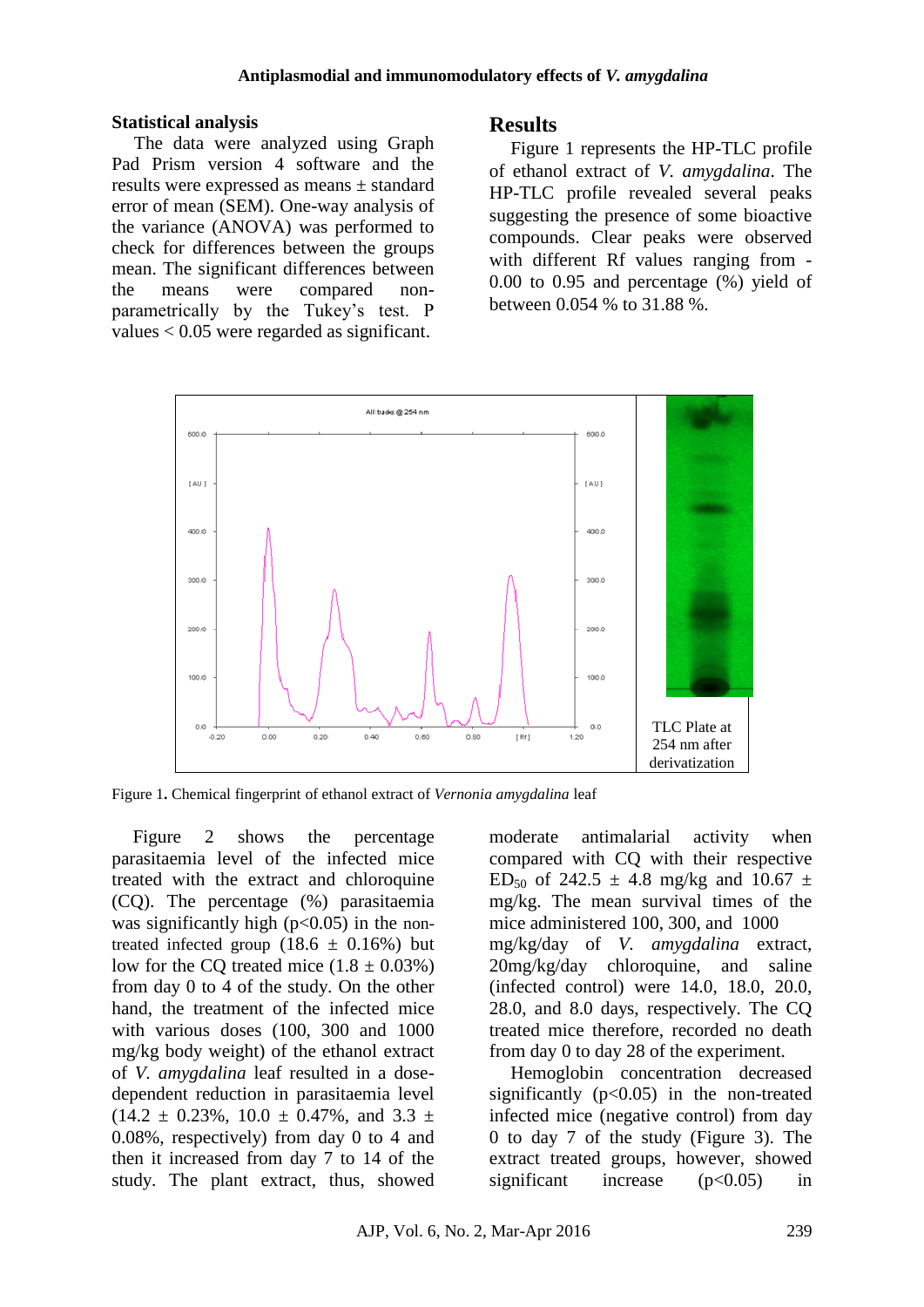hemoglobin levels when compared with the negative control, but remained less than that of the normal non-infected mice (positive control). The CQ treated mice also had normal hemoglobin concentration that was comparable to that of the positive control (uninfected mice).



Figure 2. Effects of ethanol extract of *V. amygdalin*a leaf and chloroquine on *in vivo* growth of *P. berghei* in mice. Data are mean count  $\pm$  S.D.  $(n = 6$  for each group).  $CQ =$  chloroquine treated group; Control (infected) = non-treated infected group; VA (100mg) = *V. amygdalina* extract (100mg/kg body weight) treated group; VA (300mg) = *V. amygdalina* extract (300mg/kg body weight) treated group; VA (1000mg) = *V. amygdalina* extract (1000mg/kg body weight) treated group.

Figure 4 shows the effect of CQ and extract on lipid peroxidation (LPO) level in normal and infected mice. There was a marked increase in LPO concentration in the untreated infected mice as against the normal control ( $p<0.05$ ). Whereas, the CQ and extract treated groups showed significant reduction  $(p<0.05)$  in LPO level when compared with the normal control group.



Figure 3**.** Effect of ethanol extract of *V. amygdalina* leaves and chloroquine on hemoglobin level in *P. berghei* infected mice. Data represent mean ± SEM  $(n = 6$  for each group).  $CO =$  chloroquine treated group; Control  $=$  uninfected group treated with physiological saline; Control (infected) = nontreated infected mice treated with the vehicle (carboxylmethyl cellulose); VA (100mg) = *V. amygdalina* extract (100mg/kg body weight) treated group; VA (300mg) = *V. amygdalina* extract (300mg/kg body weight) treated group; VA (1000mg) = *V. amygdalina* extract (1000mg/kg body weight) treated group.  $* = p < 0.05$ ) when compared with control;  $\pm$  = p < 0.05 when compared with non-treated infected group (control (infected))

The nitric oxide (NO) level was also significantly high ( $p < 0.05$ ) in the serum and brain tissues of the non-treated infected infected mice when compared with the non-infected group (Figure 5). But treatment of the non-treated infected mice with different doses of the extract resulted in a dose-dependent decrease in NO level relative to the control  $(p<0.05)$ . The CQ treated mice had normal NO level that was comparable with control levels.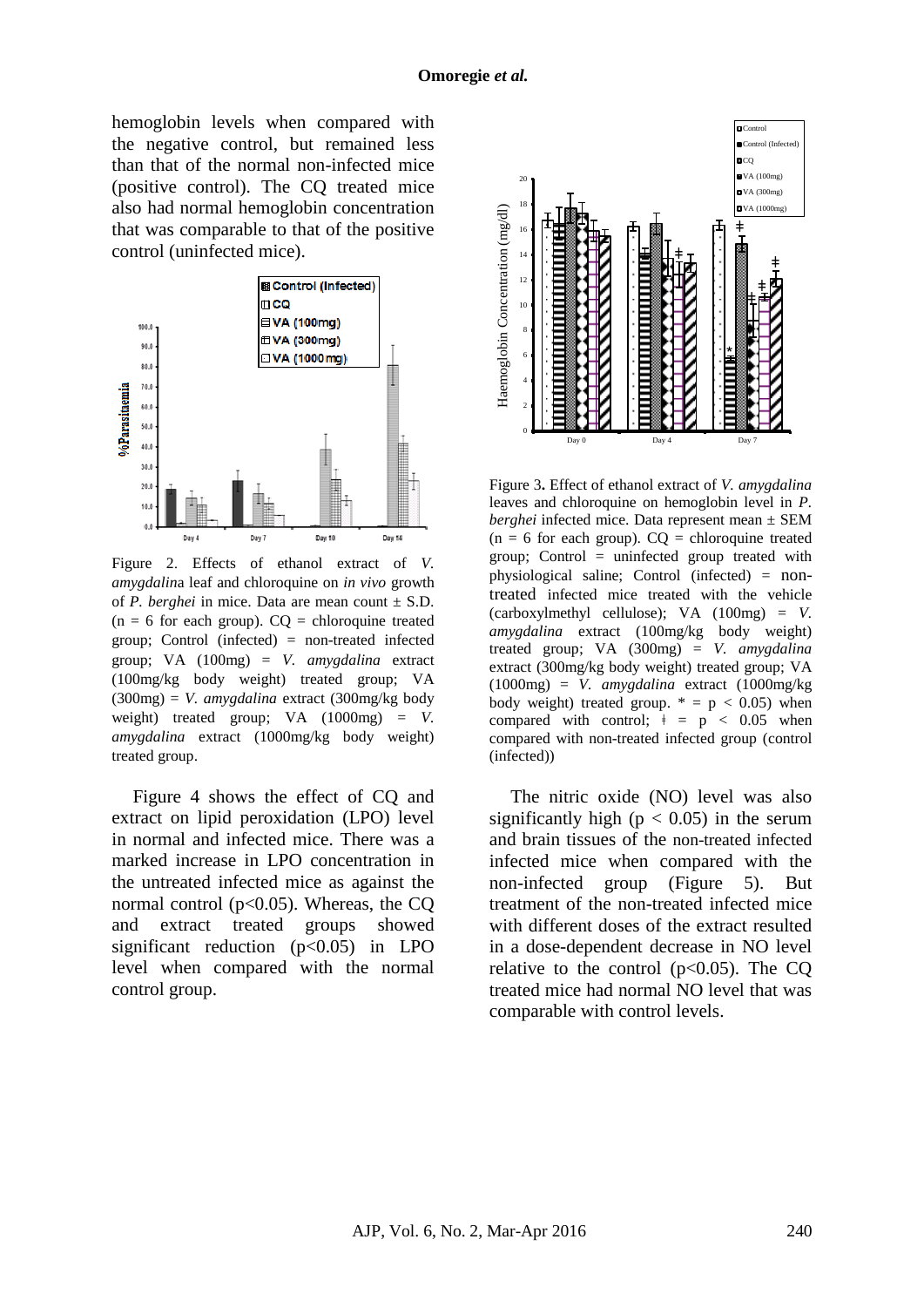#### **Antiplasmodial and immunomodulatory effects of** *V. amygdalina*



Figure 4**.** Effect of ethanol extract of *V. amygdalina* leaves and chloroquine on lipid peroxidation level in *P. berghei* infected mice. Data represent mean  $\pm$  SEM (n = 6 for each group). CQ = chloroquine treated group; Control (infected) = non-treated infected group; VA (100mg) = *V. amygdalina* extract (100mg/kg body weight) treated group; VA (300mg) = *V. amygdalina* extract (300mg/kg body weight) treated group; VA (1000mg) = *V. amygdalina* extract (1000mg/kg body eight) treated group. = non-treated infected mice treated with the vehicle (carboxylmethyl cellulose); VA (100mg) = *V. amygdalina* extract (100mg/kg body weight) treated group; VA (300mg) = *V. amygdalina* extract (300mg/kg body weight) treated group; VA (1000mg) = *V. amygdalina* extract (1000mg/kg body weight) treated group.  $* = p < 0.05$  when compared with control;  $* = p < 0.05$  when compared with non-treated infected group (control (infected))



Figure 5**.** Effect of ethanol extract of *V. amygdalina* leaves and chloroquine on nitric oxide level in *P. berghei* infected mice. Data represent mean  $\pm$  SEM (n = 6 for each group). CQ = chloroquine treated group; Control (infected) = non-treated infected group; VA (100mg) = *V. amygdalina* extract (100mg/kg body weight) treated group; VA (300mg) = *V. amygdalina* extract (300mg/kg body weight) treated group; VA (1000mg) = *V. amygdalina* extract (1000mg/kg body weight) treated group. = non-treated infected mice treated with the vehicle (carboxylmethyl cellulose); VA (100mg) = *V. amygdalina* extract (100mg/kg body weight) treated group; VA (300mg) = *V. amygdalina* extract (300mg/kg body weight) treated group; VA (1000mg) = *V. amygdalina* extract (1000mg/kg body weight) treated group. **\*** = p<0.05 when compared with nitric oxide (NO) level of control (serum);  $\neq$  = p < 0.05) when compared with NO level of control (brain);  $\neq$  = p < 0.05 when compared with NO of non-treated infected group (infected - serum);  $T = p<0.05$  when compared with NO of non-treated infected group (infected - brain)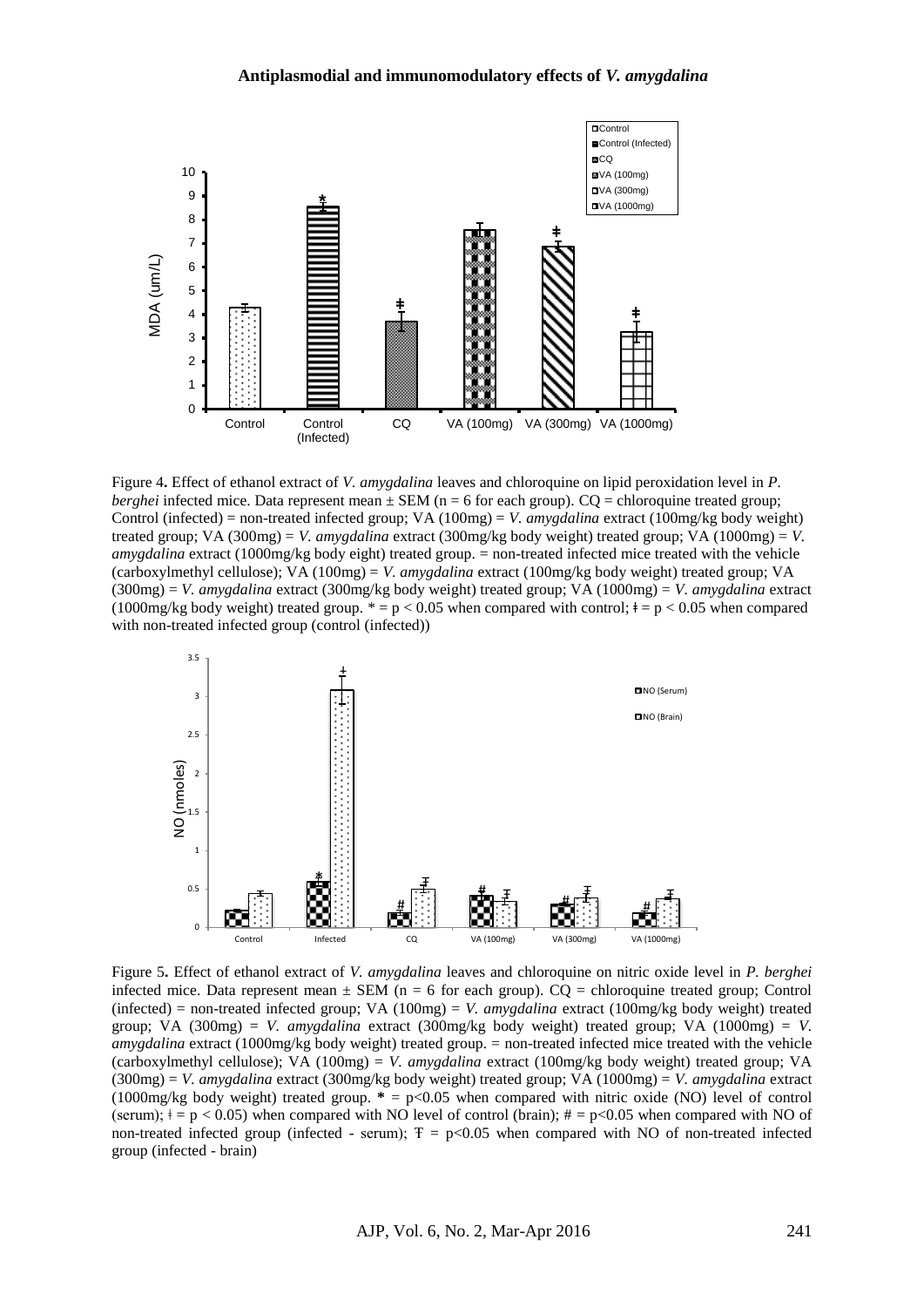The pro-inflammatory cytokines, serum interferon gamma  $(IFN-\gamma)$  and serum tumor necrosis factor – alpha (TNF- $\alpha$ ) showed a dose-dependent decrease (p<0.05) in the extract treated mice in contrast to the non-treated infected mice (Figures 6 and 7, respectively). Likewise, the CQ treated group also had significantly reduced ( $p<0.05$ ) IFN- $\gamma$  and TNF- $\alpha$  levels when compared with that of the nontreated infected group.



Figure 6**.** Effect of ethanol extract of *V. amygdalina* leaves and chloroquine on IFN- $\gamma$  level in *P. berghei* infected mice. Data represent mean  $\pm$  SEM (n = 6) for each group).  $CO =$  chloroquine treated group; Control (infected) = non-treated infected group; VA (100mg) = *V. amygdalina* extract (100mg/kg body weight) treated group; VA (300mg) = *V. amygdalina* extract (300mg/kg body weight) treated group; VA (1000mg) = *V. amygdalina* extract (1000mg/kg body weight) treated group.  $=$ non-treated infected mice treated with the vehicle (carboxylmethyl cellulose); VA (100mg) = *V. amygdalina* extract (100mg/kg body weight) treated group; VA (300mg) = *V. amygdalina* extract (300mg/kg body weight) treated group; VA (1000mg) = *V. amygdalina* extract (1000mg/kg body weight) treated group.  $* = p<0.05$  when compared with control;  $\dot{\tau} = p \langle 0.05 \rangle$  when compared with non-treated infected group (control (infected)).



Figure 7**.** Effect of ethanol extract of *V. amygdalina* leaves and chloroquine on TNF- $\alpha$  level in *P*. *berghei* infected mice. Data represent mean ± SEM  $(n = 6$  for each group).  $CQ =$  chloroquine treated group; Control (infected) = non-treated infected group; VA (100mg) = *V. amygdalina* extract (100mg/kg body weight) treated group; VA (300mg) = *V. amygdalina* extract (300mg/kg body weight) treated group; VA (1000mg) = *V. amygdalina* extract (1000mg/kg body weight) treated group. = non-treated infected mice treated with the vehicle (carboxylmethyl cellulose); VA (100mg) = *V. amygdalina* extract (100mg/kg body weight) treated group; VA (300mg) = *V. amygdalina* extract (300mg/kg body weight) treated group; VA (1000mg) = *V. amygdalina* extract (1000mg/kg body weight) treated group.  $* =$  $p<0.05$  when compared with normal control;  $\dot{\tau}$  = p<0.05 when compared with non-treated infected group (infected).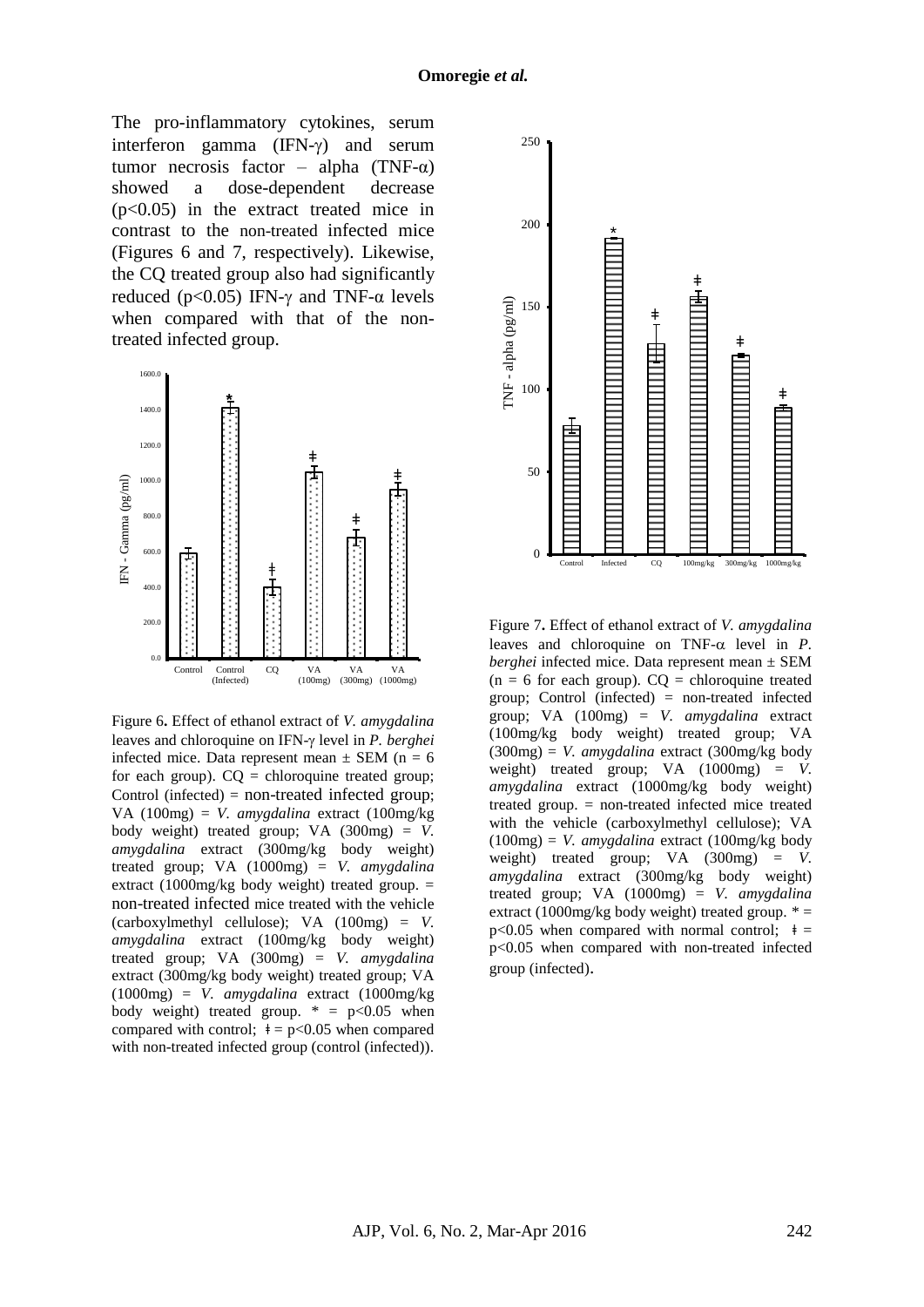# **Discussion**

This study assessed the antiplasmodial activity of ethanol extract of *V. amygdalina* (bitter leaf) leaf in *P. berghei* infected mice. The results revealed relatively reduced percentage (%) parasitaemia, on day 4, in the extract treated group as against the non-treated infected group which showed very high % parasitaemia. The antiplasmodial activity of the plant extract was found to be dosedependent with the lowest antiplasmodial activity observed at 100 mg/kg and the highest activity at 1000 mg/kg body weight. The antiplasmodial activity of the extract was moderate when compared with that of the reference drug, CQ which showed complete suppression of parasitaemia to a non-detectable level. The complete parasite suppressive effect of CQ agrees with previous findings on *P. berghei* infected mice (Abdulelah and Zainal-Abidin, 2007; Park et al., 2008).

The mean survival times of the mice administered various doses of the *V. amygdalina* extract, showed that the highest dose (1000mg/kg) corresponds with the highest survival time (20 days) which was again less than that of the reference drug CQ (28 days) with complete clearance of the parasite (aparasitaemia) observed in the latter. Nevertheless, the parasite suppressive ability of ethanol extract of *V. amygdalina* may be considered as good (with  $ED_{50} =$ 242.5  $\pm$  mg/kg) based on previous classification of antiplasmodial activity of crude extracts, which revealed that extracts with  $ED_{50}$  values of 500, 250, and 100mg/kg falls within moderate, good and very good activity, respectively (Syamsudin et al., 2007). The nonsignificant increase (p>0.05) in body weight of the infected mice treated with the extract at all dose levels suggests that it might have protected the mice from weight loss due to the presence of several nutrients and immune-modulatory substances, in addition to the anti-parasitic activity of the extract in the mice (Dikasso et al., 2006).

In malaria infection, TNF- $\alpha$  is produced by monocytes / macrophages exposed to malaria parasites, the soluble antigens (such as glycosylphosphatidylinositol (GPI)) and malaria pigment (hemozoin). Other cytokines such as interleukins, IFN-  $\gamma$  as well as nitric oxide intermediates (NOI) and reactive oxygen intermediates (ROI) are involved with TNF- $\alpha$  in the control of malaria infection. TNF- $\alpha$  is one of the effector molecules with pleiotropic effects released by natural cytotoxic cells as well as from antigen–specific cytotoxic T lymphocytes (CTL) and helper T cells in the control of tumours and viral, bacterial, parasite and fungal infections (Richards, 1997; Depinay et al., 2011). A TNF super family, consisting of 19 members signaling through 29 receptors, induces other cytokines and enzymes that add to the inflammatory cascade (Clark et al*.,* 2006).

TNF- $\alpha$  has been said to play both beneficial and detrimental roles during malaria infection (Depinay et al., 2011). TNF acts as a homeostatic agent, but can cause pathology if produced excessively (Clark et al., 2006), by stimulating other factors such as NOI and ROI (Richards, 1997). Besides, early pro-inflammatory cytokine responses may enhance immunity against parasitic infection, while long-term or late onset anti-inflammatory responses are associated with severe and complicated *P. falciparum* malaria (Sinha et al., 2008; Torre et al., 2009).

Also, IFN- $\gamma$  is an important macrophage activating factor involved in the immune response to malaria. It is produced by both CD8+ and CD4+ T lymphocytes in specific responses to antigen as well as by NK cells in a nonspecific manner. The regulation of IFN- $\gamma$  secretion by these lymphocytes is mostly controlled by the cytokine IL-12. The targets of IFN- $\gamma$ during malaria are monocytes/macrophages, neutrophils, Th2 cells (inhibits proliferation) and parasite infected hepatocytes. IFN- $\gamma$  activated macrophages are stimulated to release TNF, ROI, NOI,  $TGF_B$ , IL-1 and IL-6. These compounds have shown individually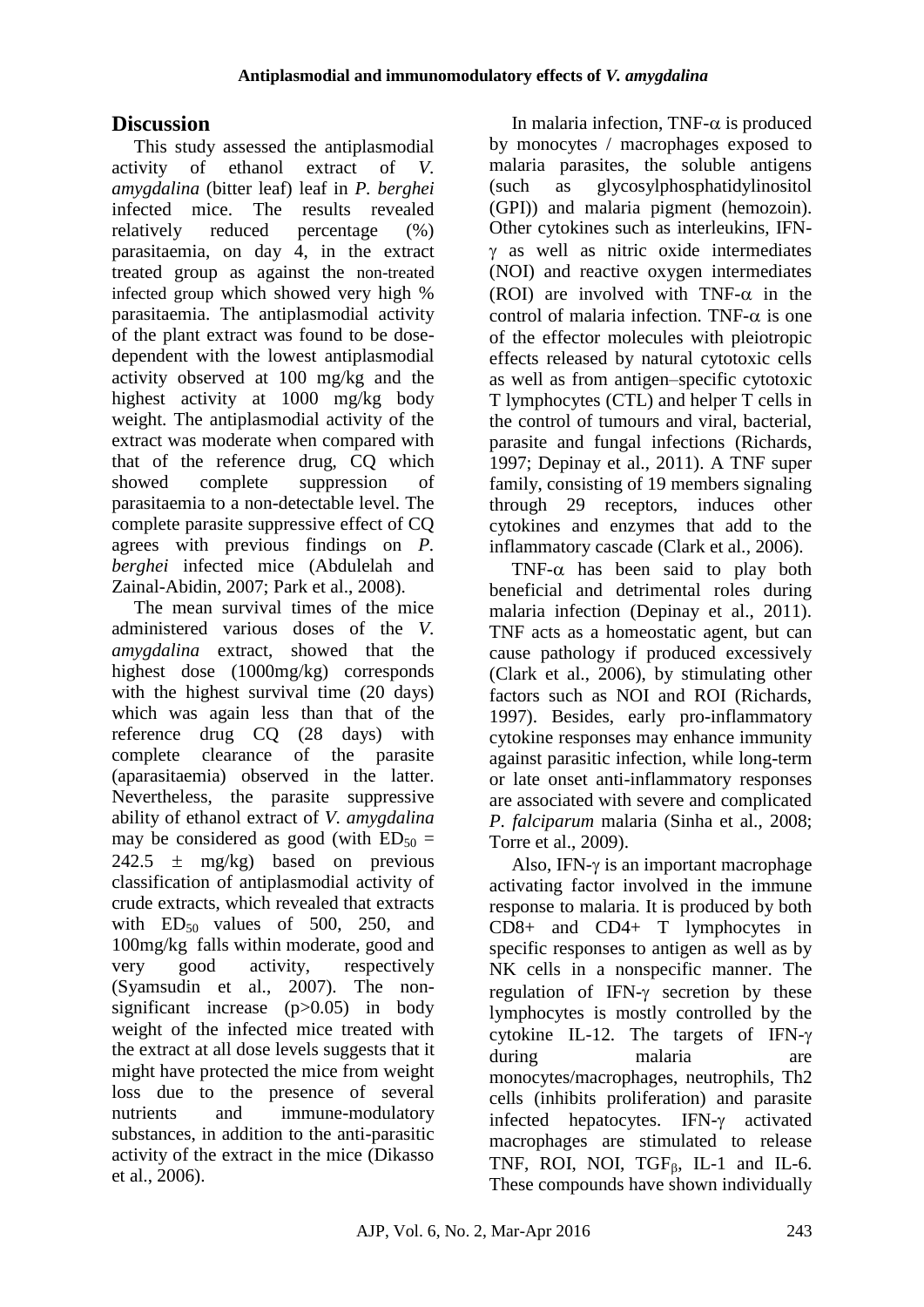or in combination to kill and inhibit the growth of parasites *in vitro* and in mouse models. The ability of IFN- $\nu$  to stimulate macrophages to release factors such as TNF may be related to its role in cerebral malaria, since antibodies to IFN- $\gamma$  have been reported to prevent experimental cerebral malaria in mice (Richards, 1997).

Nitric oxide (NO) is an endothelium – derived relaxation factor and one of the important anti-parasitic chemicals generated by macrophages during innate immune responses (Awasthi et al., 2003). NO has been suggested to play a key role in the pathogenesis of cerebral malaria. It can exert beneficial and detrimental effects in malaria depending on the timing and amounts of its production and the biological milieu in which it is released. For instance, at low concentration, NO may act as an anti-inflammatory molecule by eliciting macrophages cytotoxicity against the invading parasites. However, at high concentration, NO may become cytotoxic to both the invading parasites and the host's own cells (Awasthi et al., 2003; Sobolewski et al., 2005).

Increased NO concentration may exert cytotoxicity through a number of different mechanisms such as inhibition of enzymes with iron-sulfur centers activity through the formation of iron-sulfur–nytrosyl derivatives--reaction with superoxide anions leading to the production of potent oxidizing agents such as peroxynitrite and lipid peroxidation of cell membranes. NO may also deaminate some DNA bases that may result in mutations and strand breaks. Hence, NO requires tight regulation to prevent unwanted side effects (Awasthi et al., 2003). Increased NO production have been reported during parasitic infections and this is mediated by upregulated expression of the inducible NO synthase (INOS or NOS2) in response to secretion of pro-inflammatory cytokines during infections and/or exposure to specific parasite antigens (Brunet, 2001).

In this study, the marked increase (p<0.05) in cytokines level in the infected control mice and in the infected mice

treated with a lower dose of the extract (100mg/kg) may be attributed to increased schizogony and fever paroxysms resulting in increased TNF- $\alpha$ . IFN- $\gamma$  and NO levels. The cytokines may affect the receptors expression on vascular endothelium directly by either redistributing or upregulating the receptors; thus, increasing the cytokines level (Heddini, 2002). On the other hand, the treatment of the infected mice with either higher doses of the extract (300–1000 mg/kg) or CQ (20mg/kg) might have alleviated the inflammatory effect of the *P. berghei* parasite by direct inhibitory effect on cytokines production, including TNF- $\alpha$ , IFN- $\gamma$ , NO and also might have generated many kinds of antioxidants *in vivo* with protective activities against protozoal infections (Awasthi et al., 2003).

The significant reduction in hemoglobin level especially in the untreated infected mice and the extract treated mice (at a lower dose 100mg/kg) in this study, suggests anaemia. Moreso, hematological abnormalities are considered as hallmark of malaria infection due to higher levels of parasitaemia. Several papers have also reported peripheral blood changes, including anaemia, as a common presentation. Anemia may be normochromic and normocytic or microcytic hypochromic in the majority of cases. The pathogenesis of anaemia in malaria still remains unclear. It has been adduced to several factors including hemolysis of parasitized and unparasitized erythrocytes, improper formation of red blood cells as well as anaemia of chronic disease (Clark et al 2006).

Furthermore. TNF- $\alpha$  has been implicated in bone marrow depression leading to ineffective erythropoiesis by inhibiting the growth and differentiation of erythroid progenitor cells. Moreover, TNFinduced dyserythropoiesis has been confirmed in rats and mice expressing high levels of TNF- $\alpha$  and cytokines induced by malaria products which are major determinants of hemoglobin deficiency and, thus, the rate at which oxygen reaches mitochondria in malaria (Clark et al 2006).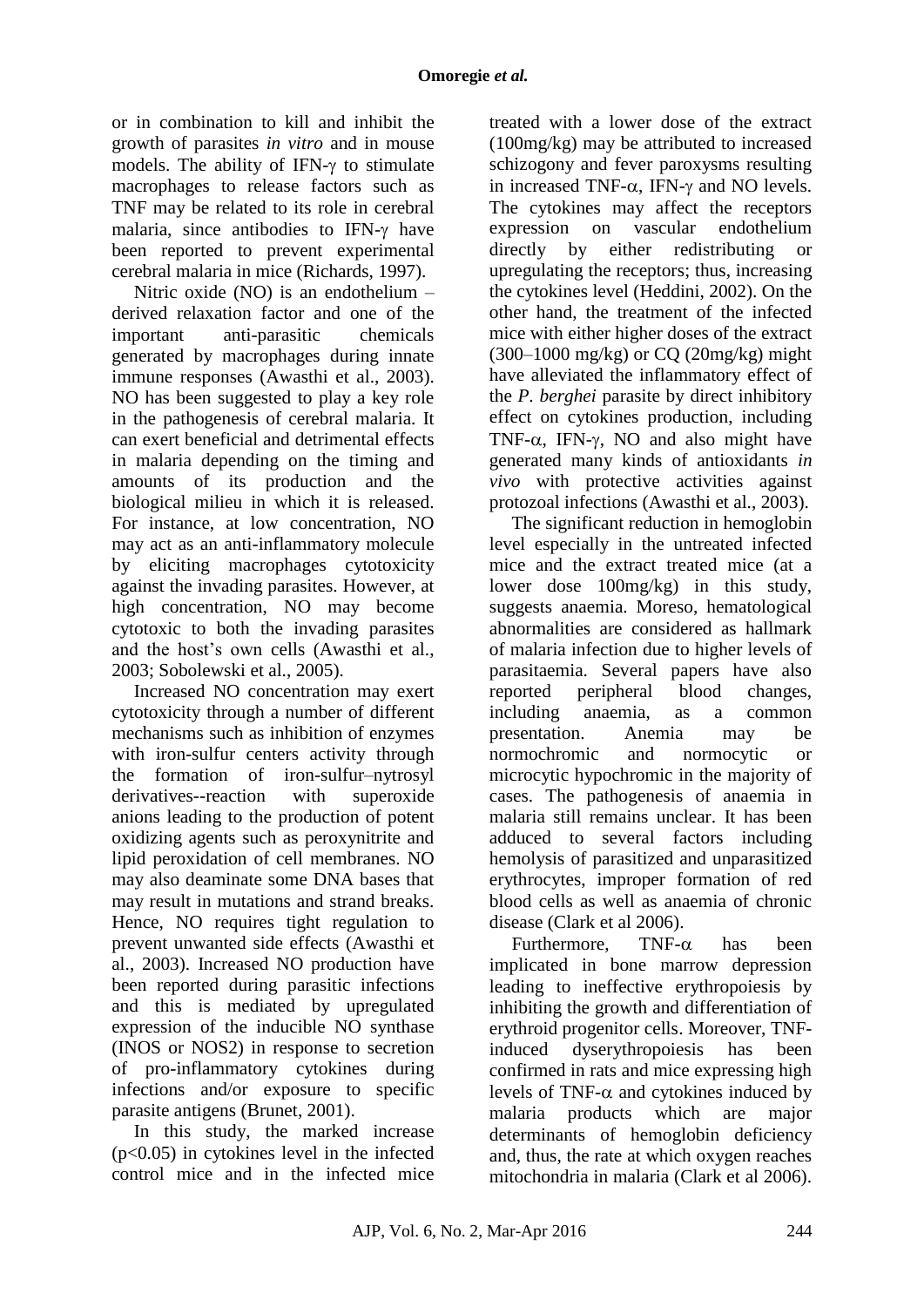The mechanism of TNF-induced damage to human bone marrow cells has been suggested to be nitric oxide generated by iNOS induced by TNF- $\alpha$  (Clark et al., 2006; Yeo et al., 2009). Nonetheless, incidence of anemia in malaria infection is said to correlate with the severity of the infection (Bashawri et al 2002).

The significantly higher concentration (p<0.05) of malonaldehyde (MDA), a lipid peroxidation product, in the serum of the non-treated infected group as well as in the lower dose (100mg/kg) treated mice in this study, reflects an increase in peroxidation of their membrane lipids and, thus, the severity of the malaria infection. This may be explained by the fact that *Plasmodium*infected erythrocytes are under high endogenous oxidative stress and decreased antioxidant enzymes in parasitized erythrocytes (Egwunyenga et al, 2004).

Central to the generation of oxidative stress is the degradation of host haemoglobin by the parasite. Haemoglobin represents the major source of amino acids for the parasite, but its degradation in an acidic food vacuole results in the production of redox active by-products, toxic free-haem and reactive oxygen species (ROS), conferring oxidative insult on the host cell. Apart from this metabolically derived oxidative stress, the production of ROS by the host immune system adds to the overall oxidative burden of the parasitized cells (Becker et al, 2004). Several studies have also reported evidence showing some physicochemical changes in the membrane of the erythrocyte induced by oxidative peroxidation and hemolysis seen in malaria (Das and Nanda, 1999; Egwunyenga et al., 2004). Golenser and Chevion, (1989) earlier reported an increase in the concentration of malonaldehyde in the blood of *P. berghei*  exposed mice.

The reduced MDA concentration ( $p <$ 0.05) in the infected mice that were treated with higher doses of the extract may be attributed to the protective effect of the leaf extract against membrane damage due to ROS. *V. amygdalina* leaf has been previously reported to possess antioxidant activity due to presence of some phytochemicals such as flavonoids, sesquiterpene lactones and steroidal saponins (Erasto et al., 2007). The HPTLC chemical finger-print profile of the plant extract further attested to the presence of these phytochemical compounds which was evidenced by several though unidentified absorption peaks. From literature, phenolic compounds (such as flavonoids) have been suggested to be responsible for the antioxidative activities of edible and non-edible plant products by offering protection against harmful ROS (Erasto et al., 2007; Omoregie and Osagie, 2011).

The overall findings from this study revealed the parasite suppressive effect of ethanol extract of *V. amygdalina* leaf in *P. berghei* infected mice in a dose-dependent manner. The result is consistent with previous works on the antimalarial activity of *V. amygdalina* both *in vitro* (Atawa et al*.,* 2003; Tona et al*.,* 2004; Challand and Willcox, 2009; Omoregie et al., 2011) and *in vivo* (Abosi and Raseroka, 2003; Challand and Willcox, 2009). The antimalarial activity of *V. amygdalina* may be attributed to the presence of several sesquiterpene lactones compounds, chemically related to artemisinin: vernolide, vernodalin, hydroxyvernolide and vernodalol. It also contains the steroidal glucosides (vernoniosides  $B_1 - B_3$ and vernoniosides  $A_1$ - $A_4$ ), which gives the plant its bitter taste (Kraft et al., 2003; Challand and Willcox, 2009). Besides, the antimalarial activities of these compounds are well documented in the literature (Kraft et al., 2003; Tona et al., 2004; Challand and Willcox, 2009).

In addition to the sesquiterpene lactones and steroidal glycosides, other constituents could be present in the leaf extract that may provide therapeutic properties other than antiparasitic effects, including antipyretic and immune-modulatory. Although several scientific papers have reported on the antiplasmodial activity of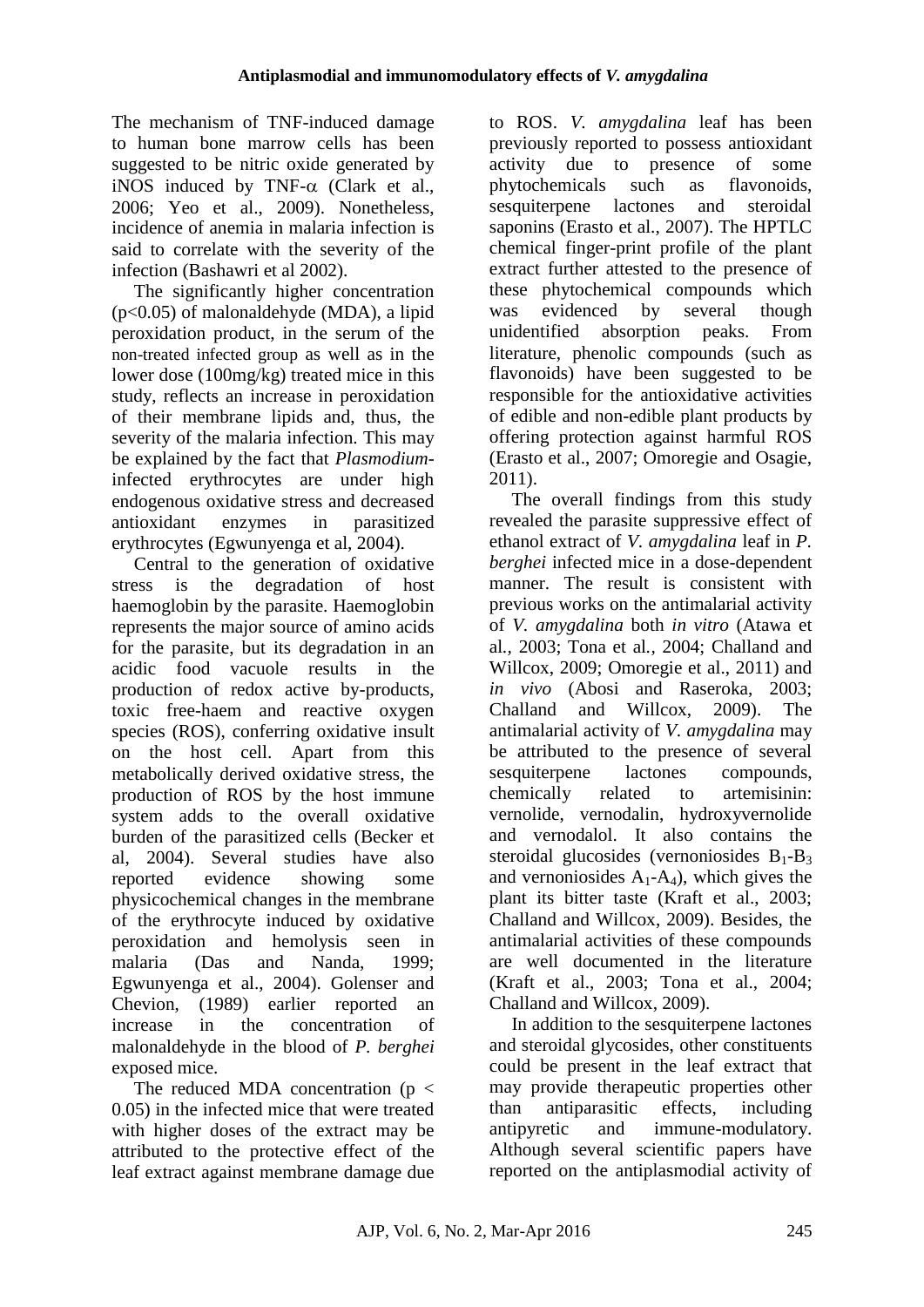*V. amygdalina*, this study reports for the first time the antioxidative and immunomodulatory activities of ethanol extract of *V. amygdalina* leaf in *P. berghei* infected mice. The parasite suppressive effect of the ethanol extract of the plant is consistent with local claims on the efficacy of the plant in the treatment of malaria and may form one of the components of future combination drugs designed to reduce the level of malaria transmission at the community level.

### **Acknowledgement**

We wish to acknowledge the support of The Academy of Sciences for the Developing World (TWAS), Italy and the Council for Scientific and Industrial Research (CSIR), India (TWAS-CSIR) for funding this research.

#### **Conflict of Interest**

There is no conflict of interest.

### **References**

- Abdulelah HAA, Zainal-Abidin BAH. 2007. In vivo anti-malarial tests of Nigella sativa (black seed) in different extracts. Am J Pharmacol Toxicol, 2: 46-50.
- Abosi AO, Raseroka BH. 2003. In vivo antimalarial activity of *Vernonia amgydalina*. Br J Biomed Sci, 60: 89-91.
- Adegbolagun OM, Emikpe BO, Woranola IOO, Ogunremi Y. 2014. Synergistic effect of aqueous extract of *Telfaria occidentalis* on the biological activities of artesunate in *Plasmodium berghei* infected mice. Afr Health Sci, 14: 111-118.
- Akinpelu DA, 1999. Antimicrobial activity of *Vernonia amygdalina* leaves. Fitoterapia 70: 432-435.
- Ayoola GA, Folawewo AD, Adesegun SA, Abioro OO, Adepoju-Bello AA, Coker HAB. 2008. Phytochemical and antioxidant screening of some plants of apocynaceae from South West, Nigeria. Afr J Plant Sci, 2: 124-128.
- Atawa CB, Adamu AM, Gefu JO, Ajanusi OJ, Abdu PA, Chiezey AP, Atawa JN, Bowman DD. 2003. *In vitro* screening of 2 Nigerian medicinal plants (*Vernonia amygdalina* and *Annona senegalensis*) for

anthelmintic activity. Vet Parasitol, 113: 73-81.

- Awasthi A, Kumar A, Upadhyay SN, Yamada T, Matsunaga Y. 2003. Nitric oxide protects against chloroquine resistant *Plasmodium yoeli* nigeriensis parasites *in vitro*. Exp Parasitol, 105: 184-191.
- Bashawri LAM, Mandil AA, Bahnassy AA, Ahmed MA. 2002. Malaria: Hematological aspects. Ann. Saudi Mediterr, 22: 372-377.
- Brunet LR. 2001. Nitric acid in parasitic infections. Int Immunopharmacol, 1: 1457-1467.
- Challand S, Willcox M. 2009. A clinical trial of the traditional medicine *Vernonia amygdalina* in the treatment of uncomplicated malaria. J Altern Com Med, 15: 1231-1237.
- Chung I, Seo S, Kaug E, Park W, Moon H. 2009. Anti-malarial activity of 6-(8'Zpentadecenyl)-salicyclic acid from *Viola websteri* in mice. Malarial J, 8: 151-154.
- Clark IA, Budd AC, Alleva LM, Cowden WB. 2006. Human malarial disease: A consequence of inflammatory cytokine. Malarial J, 5: 85-116.
- Das BS, Nanda NK. 1999. Evidence for erthrocyte lipid peroxidation in acute *falciparum* malaria. Trans Royal Soc Trop Med Hyg, 93: 58-62.
- Depinay N, Franetich JF, Gruner AC, Mauduit M, Chavatte JM, Sauerwein RW, Siksik J, Hannoun L, Snounou G, Renia L, Luty AJF, Germert GV. 2011. Inhibitory effect of TNF-α in malarial pre-erythrocytic stage development: Influence of host hepatocyte/parasite combinations. PLOS One, 6: 17464-17472.
- Dikasso D, Makonnen E, Debella A, Abebe D, Urga K, Makonnen W, Melaku D, Assefa A, Makonnen Y. 2006. *In vivo* antimalarial activity of hydroalcoholic extracts from *Asparagus africanus* Lam. In mice infected with *Plasmodium berghei*. Ethiop J Health Dev, 20: 112-118.
- Egwunyenga AO, Isamah G, Nmorsi OP. 2004. Lipid peroxidation and ascorbic acid levels in Nigeria children with acute *falciparum* malaria. Afr J Biotechnol, 3: 560-563.
- Erasto P, Grierson DS, Afolayan AJ. 2006. Bioactive sesquiterpenes lactones from the leaves of *Vernonia amygdalina*. J Ethnopharmacol, 106: 117-120.